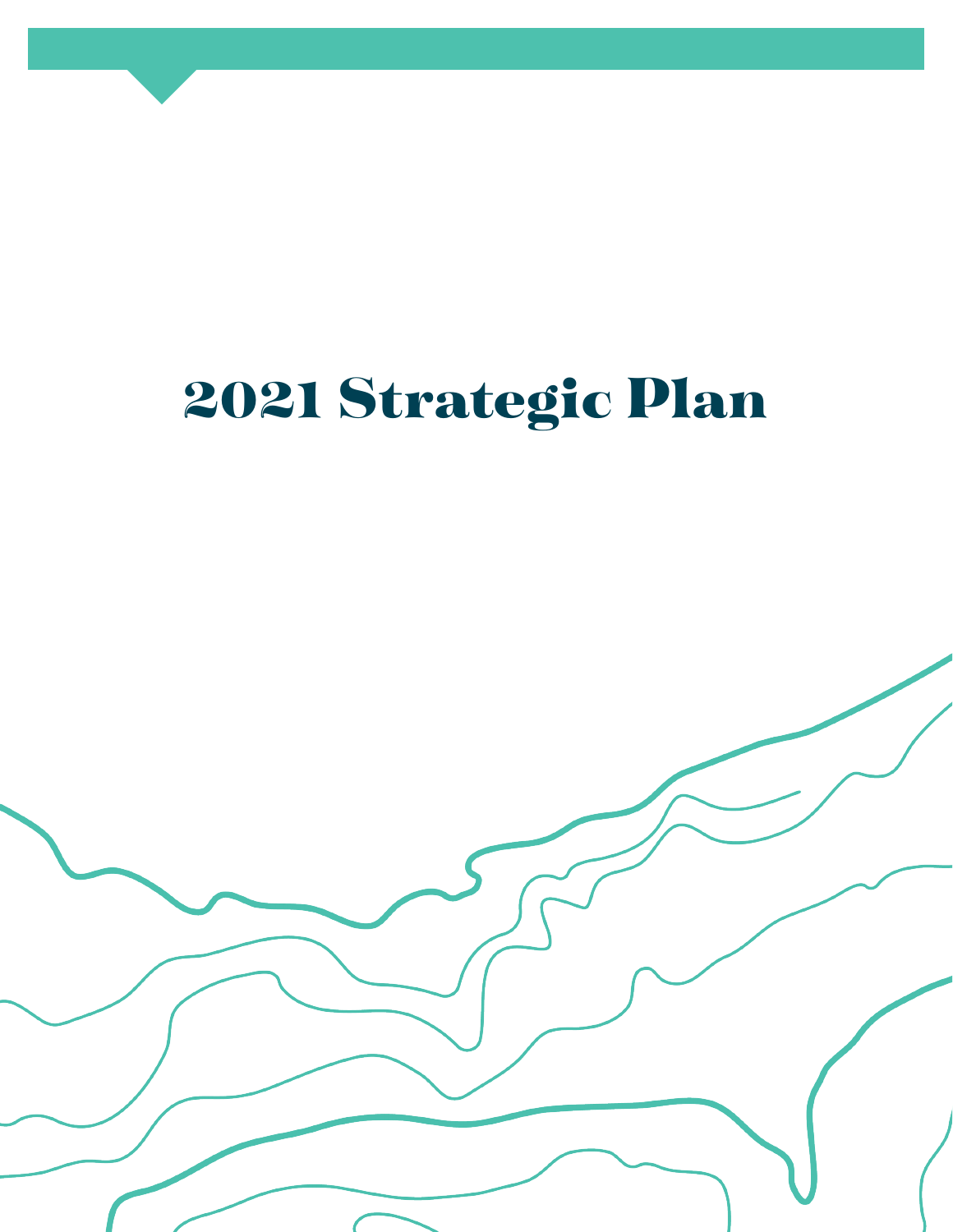## Community Health and Safety

|       | <b>STRATEGIC ACTION</b>                                                                                                                                                                                             | <b>2021 GOALS</b>                                                                                                                                                                                                                                                    | <b>2022 GOALS</b>                                                                                                             | <b>2023 GOALS</b>                                                                                                             |
|-------|---------------------------------------------------------------------------------------------------------------------------------------------------------------------------------------------------------------------|----------------------------------------------------------------------------------------------------------------------------------------------------------------------------------------------------------------------------------------------------------------------|-------------------------------------------------------------------------------------------------------------------------------|-------------------------------------------------------------------------------------------------------------------------------|
| 1.1   | Housing Initiative                                                                                                                                                                                                  |                                                                                                                                                                                                                                                                      |                                                                                                                               |                                                                                                                               |
| 1.1.1 | Finalize the Secondary Suite Policy                                                                                                                                                                                 | Continue the promotion of<br>legalization and new construction.<br>Amend zoning to match provincial<br>Building code changes.                                                                                                                                        | Continue to market the conversion<br>and creation of secondary suites.                                                        | Continue to market the conversion<br>and creation of secondary suites.                                                        |
| 1.1.2 | Develop maintenance bylaws                                                                                                                                                                                          | Continue to utilize maintenance<br>bylaw as a tool to improve the<br>quality of rental accomodations.                                                                                                                                                                | Continue to utilize maintenance<br>bylaw as a tool to improve the<br>quality of rental accomodations.                         | Continue to utilize maintenance<br>bylaw as a tool to improve the<br>quality of rental accomodations.                         |
| 1.1.3 | Identify housing opportunities:<br>work with developers, the non-<br>profit sector and funding agencies<br>(BC Housing). Partner with local<br>First Nations bands and Southern<br><b>Dakelth National Alliance</b> | Action the Housing Needs Plan,<br>promote multi-unit housing.                                                                                                                                                                                                        | Action the Housing Needs Plan,<br>promote multi-unit housing.                                                                 | Action the Housing Needs Plan,<br>promote multi-unit housing.                                                                 |
| 1.1.4 | Consider the development<br>opportunities for City-owned lands                                                                                                                                                      | Work with developers to create<br>multi-unit housing plans for<br>identified parcels, utilizing RFPs<br>and partnerships.                                                                                                                                            | Work with developers to create<br>multi-unit housing plans for<br>identified parcels, utilizing RFPs<br>and partnerships.     | Work with developers to create<br>multi-unit housing plans for<br>identified parcels, utilizing RFPs<br>and partnerships.     |
| 1.2   | Develop a policy-based approach<br>to guide further development in<br>the West Quesnel land slippage<br>study area                                                                                                  | Work with development<br>community to understand process<br>and identify serviced parcels<br>suitable for mobile development.                                                                                                                                        | Work with development<br>community to understand process<br>and identify serviced parcels<br>suitable for mobile development. | Work with development<br>community to understand process<br>and identify serviced parcels<br>suitable for mobile development. |
| 1.3   | Continue to work with the<br>Ministry of Transportation and<br>Infrastructure to move the<br>Interconnector project forward                                                                                         | If the interconnector receives the<br>necessary funding, detailed design<br>will commence.                                                                                                                                                                           | Details Design.                                                                                                               | Constructruction phase, if funding<br>is approved. The City will work<br>with MOTI to ensure trail network<br>connectivity.   |
| 1.4   | <b>Emergency Services</b>                                                                                                                                                                                           |                                                                                                                                                                                                                                                                      |                                                                                                                               |                                                                                                                               |
| 1.4.1 | Maintain quality and quantity of<br><b>Volunteer Fire Fighters</b>                                                                                                                                                  |                                                                                                                                                                                                                                                                      |                                                                                                                               |                                                                                                                               |
| 1.4.2 | Increased RCMP / Bylaw<br>enforcement                                                                                                                                                                               |                                                                                                                                                                                                                                                                      | Review the effectiveness of Bylaw<br>and RCMP deployment numbers.                                                             |                                                                                                                               |
| 1.4.3 | <b>Evacuation Planning</b>                                                                                                                                                                                          | done, operational not strategic.                                                                                                                                                                                                                                     |                                                                                                                               |                                                                                                                               |
| 1.4.4 | Safer Quesnel Initiative                                                                                                                                                                                            | Work with community<br>stakeholders to implement<br>Situation Table. Work with MRS<br>and nuisance bylaws to reduce<br>neighbourhood disturbances. Work<br>with social agencies to alleviate<br>impacts of opioid crisis and the<br>rise in the homeless population. |                                                                                                                               |                                                                                                                               |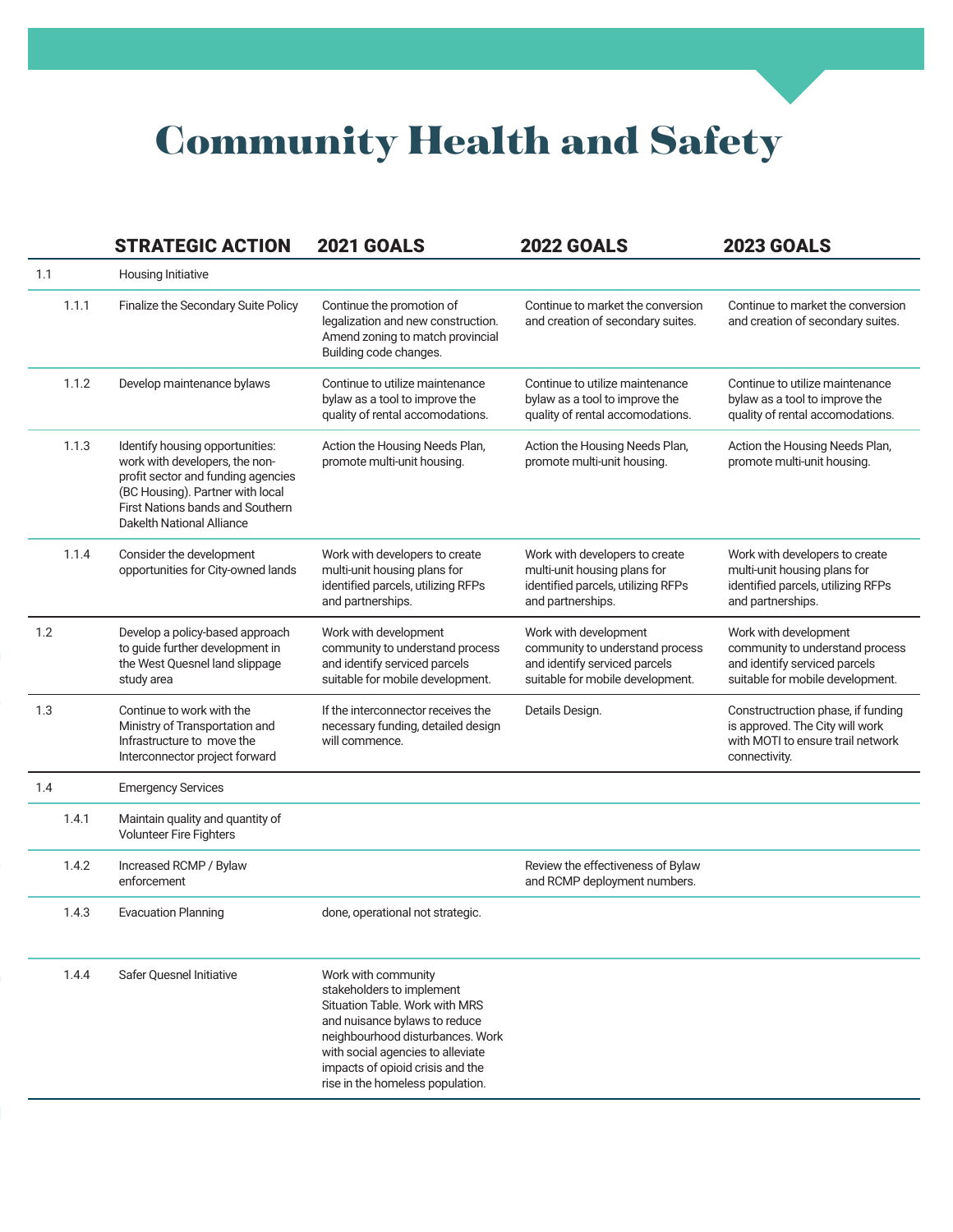Community Development

|     | <b>STRATEGIC ACTION</b>                                                             | <b>2021 GOALS</b>                                                                                                                                                                      | <b>2022 GOALS</b>                     | <b>2023 GOALS</b>                     |
|-----|-------------------------------------------------------------------------------------|----------------------------------------------------------------------------------------------------------------------------------------------------------------------------------------|---------------------------------------|---------------------------------------|
| 2.1 | Age-Friendly Initiative - develop<br>an Age-Friendly Plan for Quesnel               | Council provided COVID Restart<br>funds to the NCSC to assist the<br>group during start-up. The Age<br>Friendly designation was awarded<br>to the City.                                |                                       |                                       |
| 2.2 | <b>Child Care Planning</b>                                                          | The project moves into a<br>construction and operational<br>phase if grant funding received.                                                                                           |                                       |                                       |
| 2.3 | <b>Gymnastics Facility</b>                                                          | Seek funding sources, build facility.                                                                                                                                                  | Seek funding sources, build facility. | Seek funding sources, build facility. |
| 2.4 | Community trails development                                                        | Develop a process to ensure<br>that ongoing maintenance is<br>provided to all developed trails,<br>with extraordinary maintenance at<br>spring startup.                                |                                       |                                       |
| 2.5 | Develop and Implement a new<br>process for recognizing and<br>energizing volunteers | Implementation of new volunteer<br>recognition. Depending upon the<br>duration of the COVID-19 virus, a<br>community celebration event is<br>being considered for the fall of<br>2021. |                                       |                                       |
| 2.6 | Quesnel Regional Airport                                                            | Staff is considering options to<br>reinstate Scheduled flights. A<br>major runway paving project<br>has been approved. Business<br>attraction to airport is a key issue.               | Business attraction to the airport.   | Business attraction to the airport.   |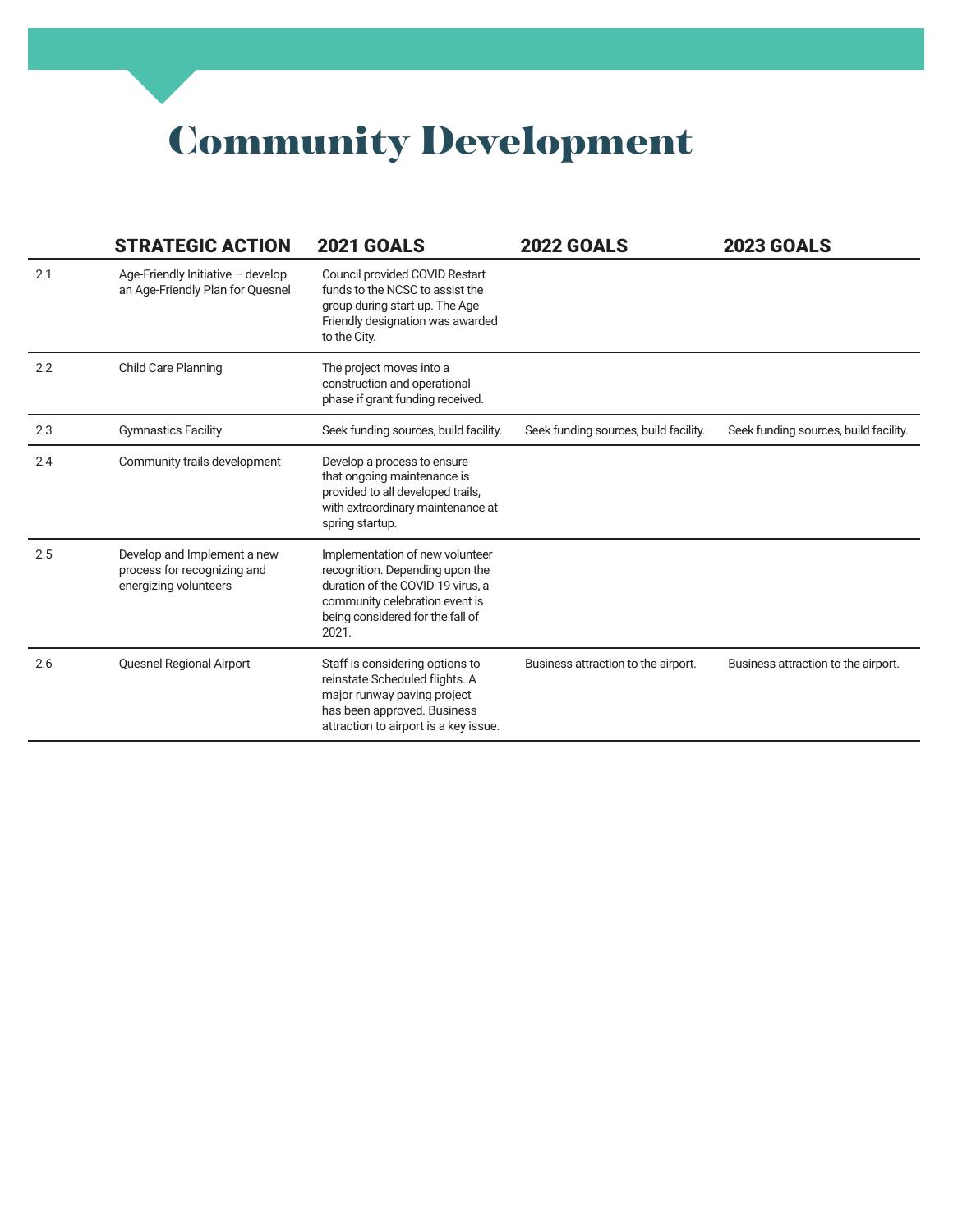## Environmental Leadership

|      | <b>STRATEGIC ACTION</b>                                               | <b>2021 GOALS</b>                                   | <b>2022 GOALS</b> | <b>2023 GOALS</b> |
|------|-----------------------------------------------------------------------|-----------------------------------------------------|-------------------|-------------------|
| -4.1 | Complete a strategic review of<br>landfilling and recycling practices | Finalize landfill filling plan and<br>berm project. |                   |                   |
| 4.2  | Develop a climate change strategy                                     | Implement Climate Action Plan.                      |                   |                   |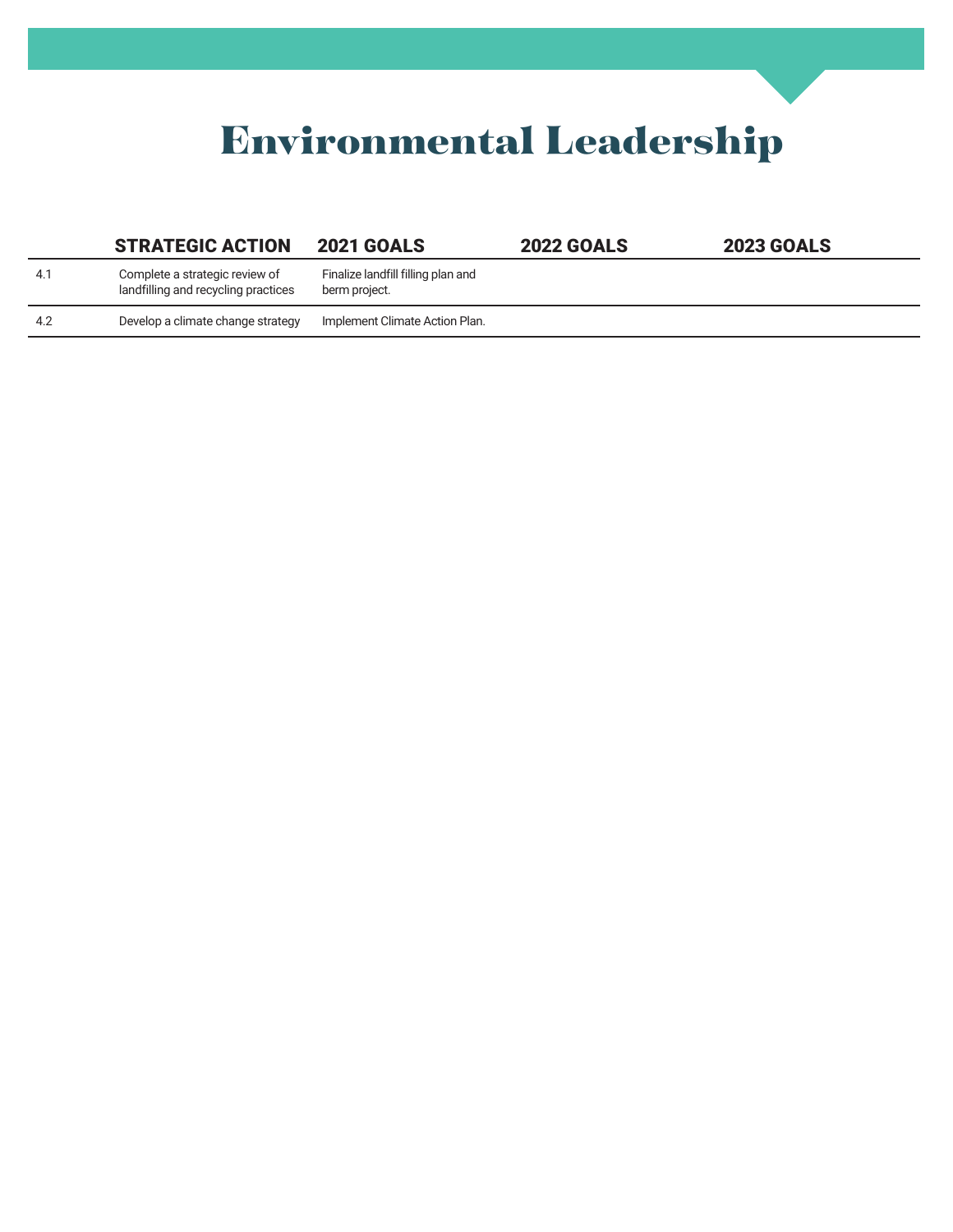#### Governance

|       | <b>STRATEGIC ACTION</b>                                                                                                         | <b>2021 GOALS</b>                                                                                                                                                                                                                   | <b>2022 GOALS</b>                                          | <b>2023 GOALS</b> |
|-------|---------------------------------------------------------------------------------------------------------------------------------|-------------------------------------------------------------------------------------------------------------------------------------------------------------------------------------------------------------------------------------|------------------------------------------------------------|-------------------|
| 5.1.1 | First Nations recognition and<br>partnerships                                                                                   |                                                                                                                                                                                                                                     |                                                            |                   |
| 5.1.2 | Work with Local FN bands to<br>consider reconciliation and<br>recognition measures.                                             | Working with FN partners,<br>the City will consider the<br>adoption of UNDRIP, the TRC<br>recommendations, and develop<br>an anti-racism policy. The RCMP<br>has started their own processes to<br>work closer with local FN bands. |                                                            |                   |
| 5.1.3 | Working with ?Esdilagh and<br>Lhtako Dené First Nations<br>develop a concept for a<br>commemorative site for the War<br>Chiefs. | Work with Northern Health to<br>have the site donated to the City.<br>Develop the plan with FN architect<br>and input from FN's.                                                                                                    | Source funding for the proposed<br>works. Construct works. |                   |
| 5.2   | Enhance community engagement,<br>despite COVID-19 issues.                                                                       | The City is hiring a communication<br>consultant to help deepen our<br>brand (Vision) public engagement.<br>Our diverse initiatives are<br>connected by our overall vision.<br>This needs to be outlined to the<br>public.          | Continuing with the high level<br>community engagement.    |                   |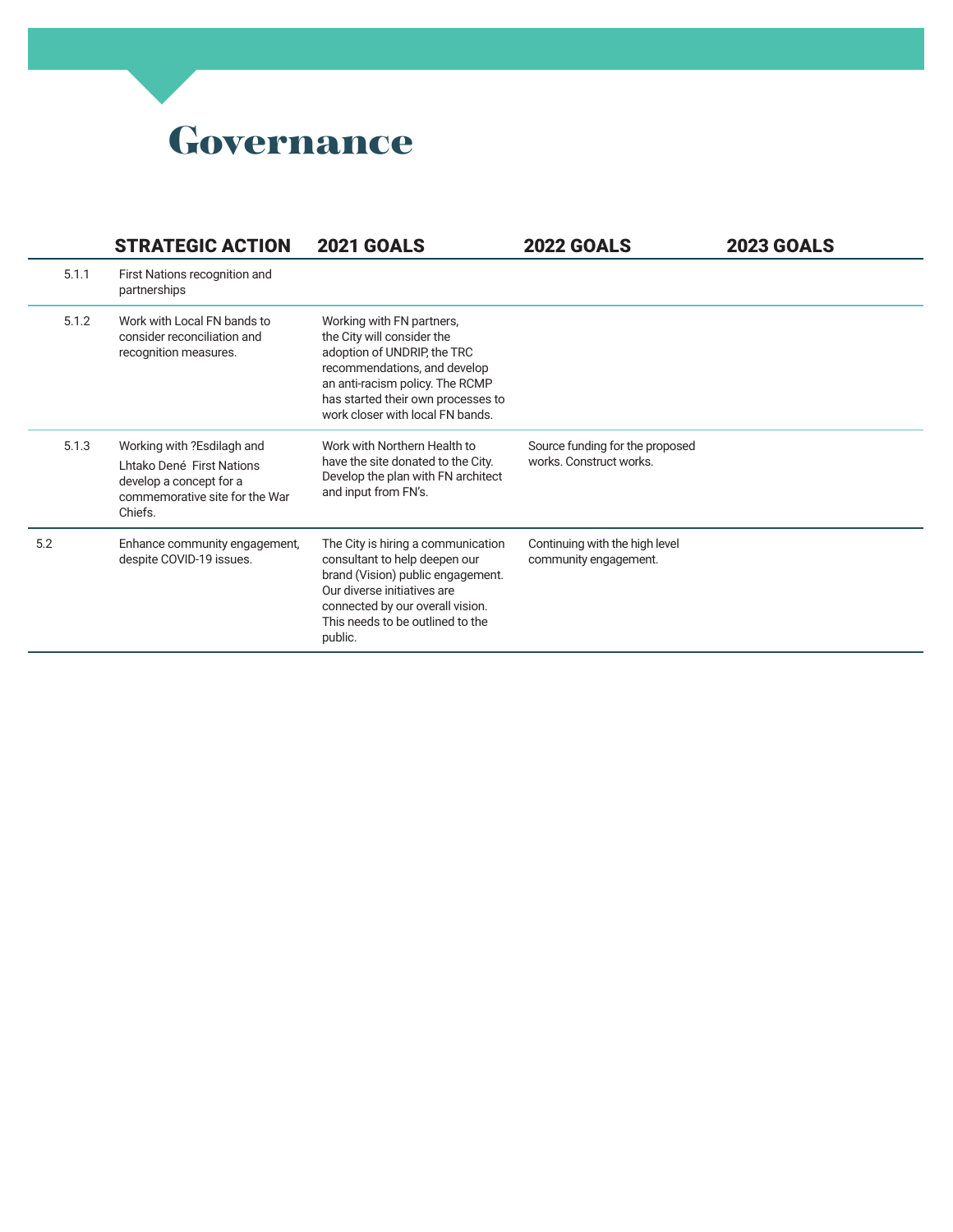#### Infrastructure Reinvestment

|     | <b>STRATEGIC ACTION</b>                    | <b>2021 GOALS</b>                                                                                                                                                                                      | <b>2022 GOALS</b>                                                             | <b>2023 GOALS</b>                                                             |
|-----|--------------------------------------------|--------------------------------------------------------------------------------------------------------------------------------------------------------------------------------------------------------|-------------------------------------------------------------------------------|-------------------------------------------------------------------------------|
| 6.1 | Water system sustainability<br>initiatives | Continue water treatment planning<br>and seek grant funding for water<br>treatment infrastructure.                                                                                                     | Seek funding for water treatment<br>infrastructure, build when<br>successful. | Seek funding for water treatment<br>infrastructure, build when<br>successful. |
| 6.2 | Downtown Firehall Rebuild                  | The grant outcome will determine<br>the next steps of this project. This<br>rebuild project is well positioned<br>for a public assent process to<br>access funding if the grant is not<br>forthcoming. |                                                                               |                                                                               |
| 6.3 | Johnston Bridge Rebuild                    | Finish details and logistics of<br>rebuilding plan, seek funding.                                                                                                                                      | Rebuild bridge once funding is<br>available.                                  |                                                                               |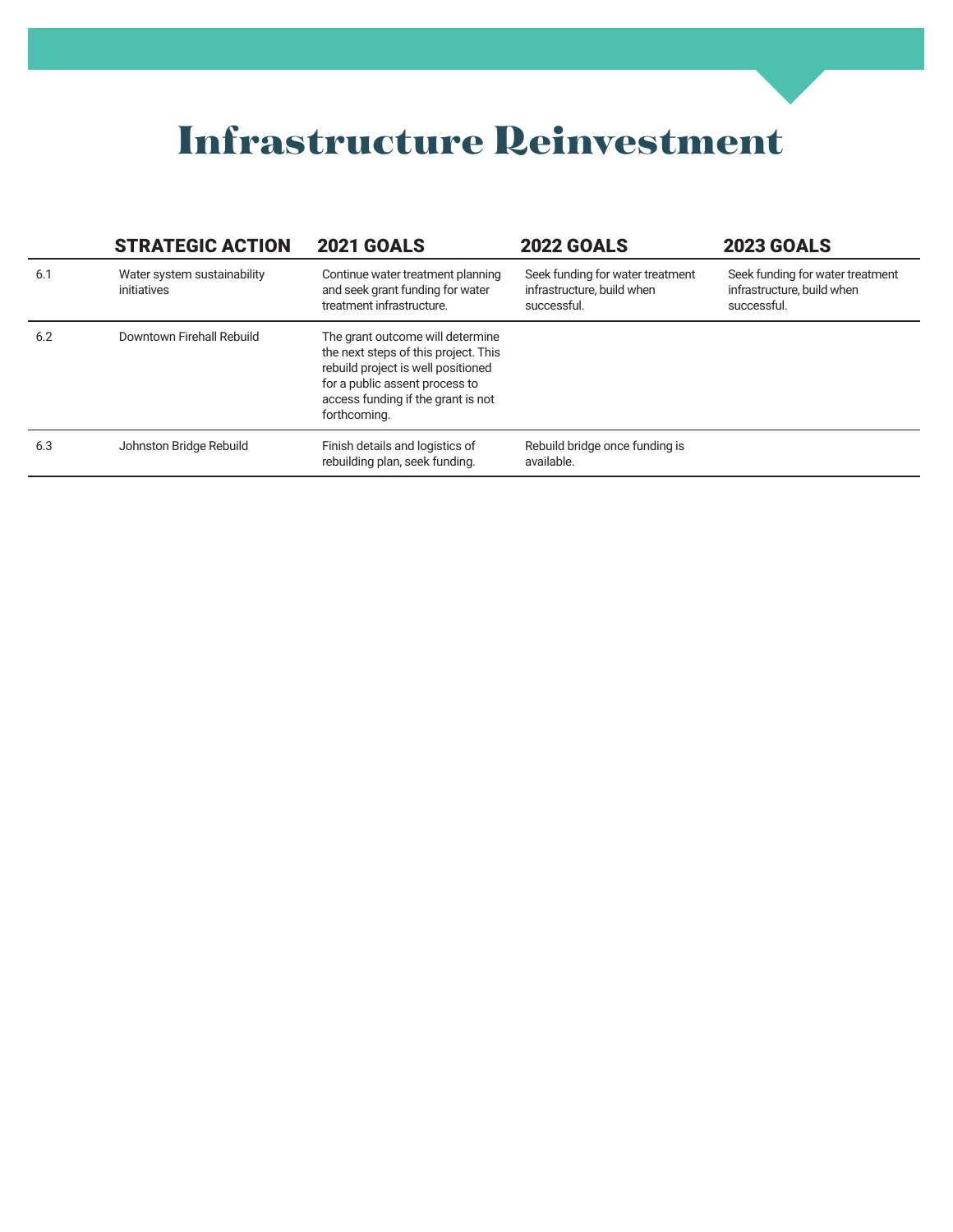### Economic Development & Transition Planning

|       |       | <b>STRATEGIC ACTION</b>                                                                 | <b>2021 GOALS</b>                                                                                                                                                                                          | <b>2022 GOALS</b>                                                                                                                                                           | <b>2023 GOALS</b> |
|-------|-------|-----------------------------------------------------------------------------------------|------------------------------------------------------------------------------------------------------------------------------------------------------------------------------------------------------------|-----------------------------------------------------------------------------------------------------------------------------------------------------------------------------|-------------------|
| 7.1   |       | <b>Destination Development</b>                                                          |                                                                                                                                                                                                            |                                                                                                                                                                             |                   |
|       | 7.1.1 | Institute a Municipal Regional<br>District Tax to fund tourism<br>marketing initiatives | Continue to seek support; if MRDT is<br>approved, implement; if MRDT is not<br>approved, host tourism stakeholder<br>meeting to discuss cooperative<br>marketing opportunities and cost<br>structure.      |                                                                                                                                                                             |                   |
|       | 7.1.2 | <b>Trail Marketing</b>                                                                  | Relaunch trail marketing campaign<br>when travel is allowed.                                                                                                                                               | Create new trail marketing video<br>content to promote new and<br>improved trails in area.                                                                                  |                   |
|       | 7.1.3 | Focus on Economic Development<br>through hosting events and<br>tournaments              | Re-development of tourism website,<br>including event attraction, event<br>planning, and event listing features;<br>submit bid package for BC Winter<br>Games.                                             | Submit bid package for Mountain<br>Bike Symposium.                                                                                                                          |                   |
|       | 7.1.4 | Plan waterfront development<br>including First Nations Cultural<br>Centre               | Implement RV Park Plan at former<br>Public Works Yard; develop<br>Indigenous Interpretive plan for<br>Riverfront Trail; complete feasibility<br>study of standing wave feature in<br><b>Ouesnel River.</b> | Complete improvements to Fraser<br>Village landing and trail connection<br>to Riverfront Trail; seek funding<br>opportunities to implement<br>Indigenous Interpretive Plan. |                   |
|       | 7.1.5 | Wayfinding                                                                              | <b>Complete Riverfront Trail</b><br>wayfinding; plan interpretive<br>signage; develop new signs for non-<br>park destinations (museum, pioneer<br>cemetery, sani-loop); install gateway<br>signage.        | Complete interpretive sign<br>replacement on Riverfront Trail.                                                                                                              |                   |
| 7.2   |       | Innovative Resource Industries                                                          |                                                                                                                                                                                                            |                                                                                                                                                                             |                   |
|       | 7.2.1 | Agriculture sector development                                                          | Launch Food Hub, continue<br>support.                                                                                                                                                                      | Continue to support Food<br>Hub; abbattoir business case<br>development?                                                                                                    |                   |
| 7.2.2 |       | <b>Mining Sector</b>                                                                    | Minerals North conference<br>planning; build relationship with<br>BGM. Continue participation in<br><b>Blackwater Community Liaison</b><br>Committee.                                                      | Host Minerals North Conference.                                                                                                                                             |                   |
| 7.3   |       | <b>Resident &amp; Investment Retention</b><br>and Attraction                            |                                                                                                                                                                                                            |                                                                                                                                                                             |                   |
|       | 7.3.1 | City brand development                                                                  | Update tourism website; promote<br>City brand as City vision in the<br>community; workforce attraction<br>campaign.                                                                                        | Update Community Profile (2021<br>Census Data).                                                                                                                             |                   |
|       | 7.3.2 | Business Retention, Expansion,<br>and Attraction                                        | Continue to support business by<br>connecting to support programs;<br>attract new members to Love<br>Quesnel and continue shop local<br>promotion; continue PNP program.                                   | Continue Love Quesnel program;<br>continue PNP program; conduct<br>leakage analysis; support new<br>business attraction to airport land.                                    |                   |